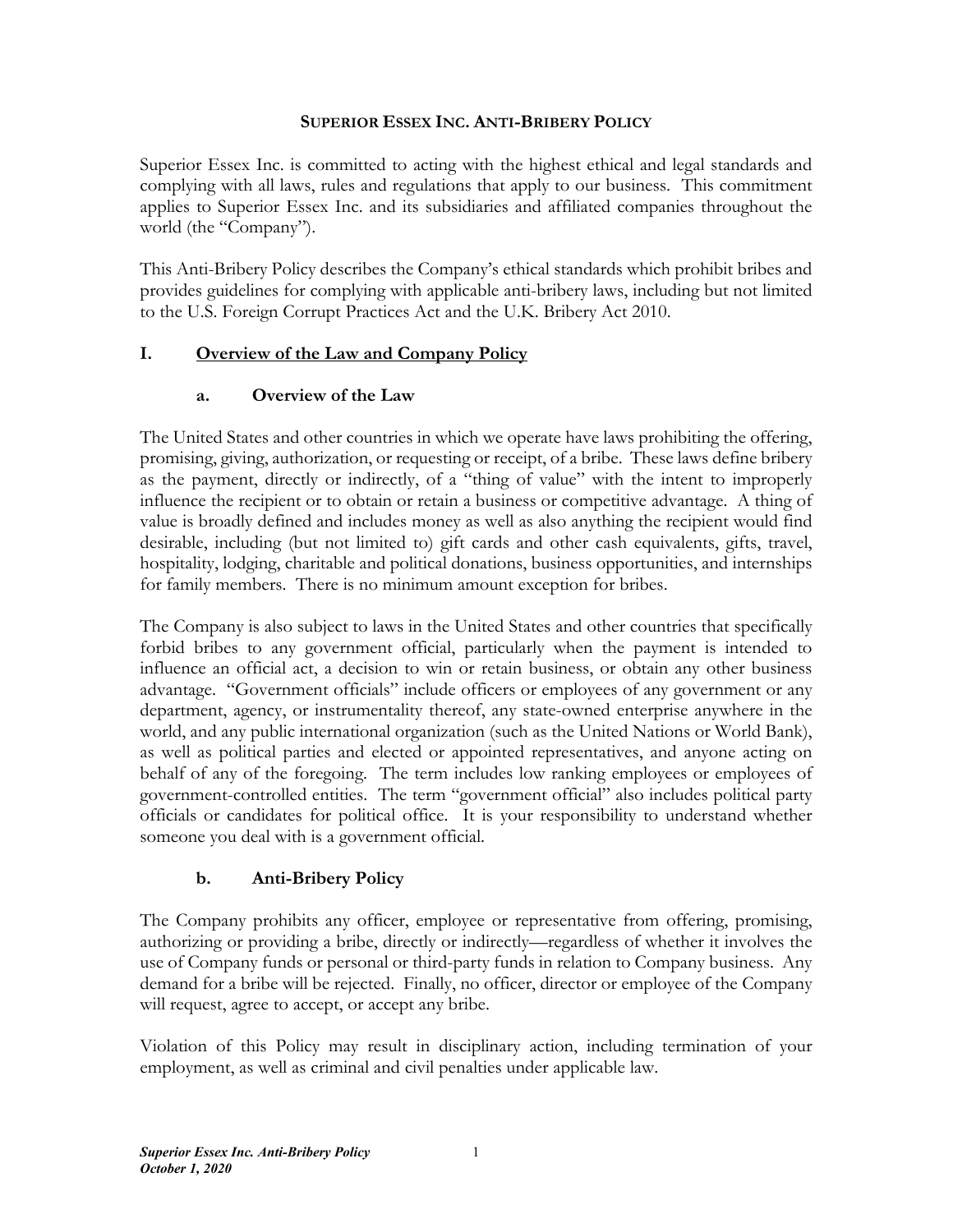### **c. Government Officials**

The United States and other countries in which we operate have laws that specifically prohibit bribes to government officials. Remember that government officials can include even low ranking employees of governments or state-owned enterprises, as well as political party officials and candidates. It is your responsibility to understand whether someone you deal with is a government official.

The following are examples of payments which should never be made to government officials:

- A payment to improperly avoid or reduce a fine or a tax
- A payment to improperly obtain a license, a permit or any other favorable regulatory or judicial ruling
- A payment to a government inspector to ignore any violation of health and safety regulations
- A payment to influence the award of a government contract
- A payment to obtain confidential information about business opportunities or about the activities of competitors
- A payment to improperly obtain the right to open or close a facility

The Company prohibits facilitating payments, which usually are small, unofficial payments to a government official to ensure or speed the proper performance of a government official's routine, non-discretionary duties or actions. However, there may be situations in which a payment otherwise prohibited by this Policy may be made in response to an imminent threat to a person's physical health or safety. If you think you need to make such a payment, you must obtain prior written approval from the Company's Chief Financial Officer and the Legal Department, unless the circumstances make this impossible. If the situation does not allow time for prior written approval, the payment must be reported to the Company's Chief Financial Officer and the Legal Department as soon as possible thereafter.

The Company has adopted approval and reporting policies and procedures which apply to gifts, travel and entertainment for government officials that may be allowed under applicable law. Under these policies and procedures, specific approvals must be obtained in advance regarding any gift, travel or entertainment of government officials. A detailed *Summary of the Approvals and Reporting Procedures* can be obtained from the Legal Department.

As a general rule, in determining the appropriateness of any gift or entertainment of foreign government officials, please keep in mind the following:

- Gifts and entertainment for foreign government officials must be reasonable, customary and tasteful under the circumstances.
- They must be provided in good faith and for a legitimate business purpose, and not be motivated by a desire to influence the foreign official inappropriately or by any expectation of reciprocity.
- Gifts of cash or cash-equivalents (such as gift cards) to government officials are never allowed, regardless of local customs.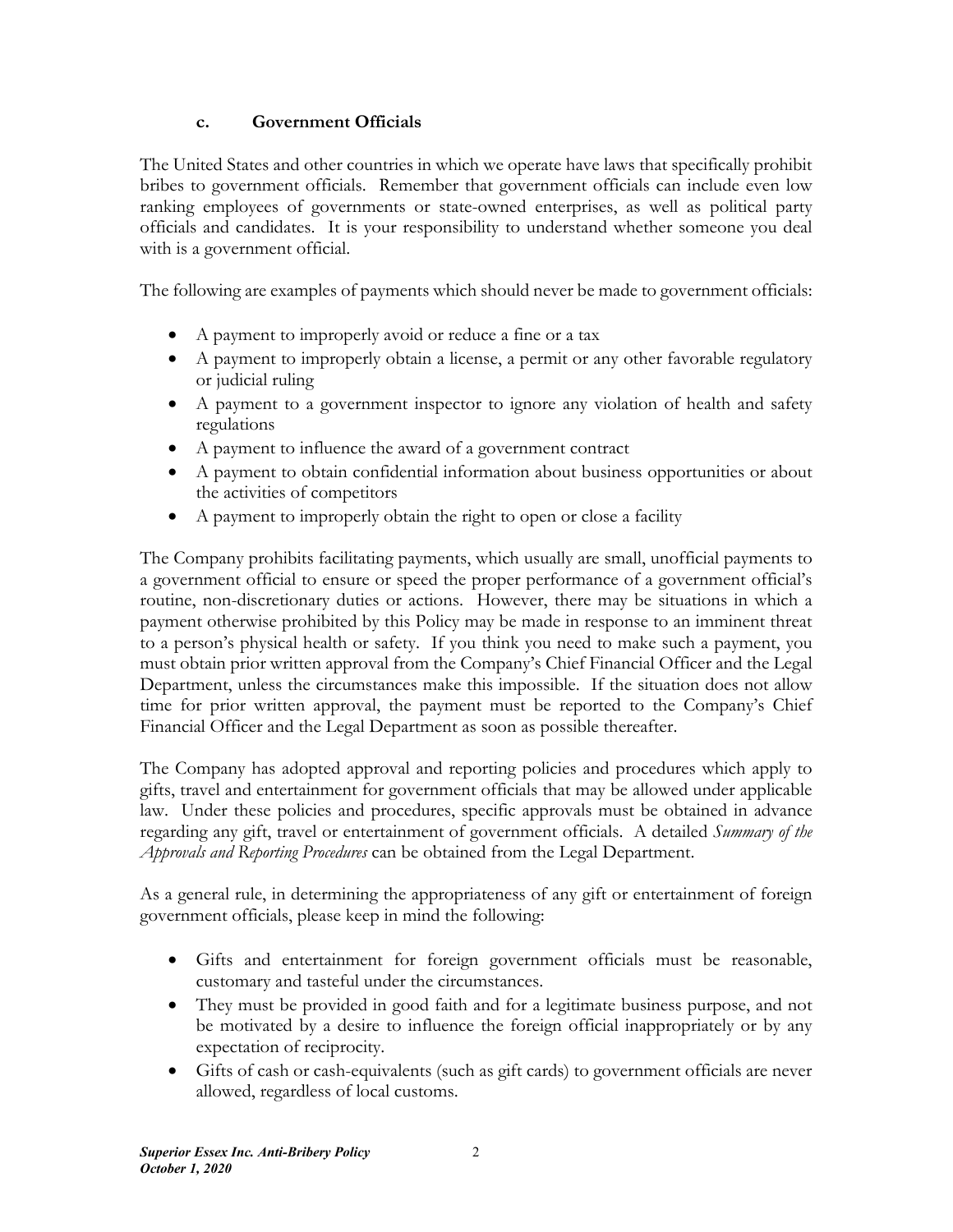Gifts and entertainment for members of a foreign official's family are never allowed.

If you have any questions about whether gifts, travel or entertainment expenses for foreign government officials are allowed, please contact the Legal Department. Remember that all expenses for gifts and entertainment payments to government officials must have advance approval by the Legal Department or the head of your business unit, and be properly recorded on the Company's books and records. They must also be reported on a quarterly basis to the Company's Chief Financial Officer and Corporate Controller.

### **d. Other Business Relationships**

It is often customary and in the Company's best interest to exchange reasonable gifts, meals and entertainment with customers, suppliers and vendors, or to take part in programs and events that may include meals, travel or entertainment. In some international business transactions, it may be customary and lawful for business leaders in a host country to provide gifts, and returning the gifts may be an affront to the giver. However, improper gifts, travel and entertainment, even among private parties, may be prohibited under applicable law.

Gifts, meals and entertainment for customers, suppliers and vendors who are not government officials are allowed under this Policy, so long as they are reasonable, proportionate and customary under the circumstances and are exchanged in good faith, without an expectation of reciprocity, in connection with a legitimate business purpose and based on prevailing local customs, and in accordance with applicable law.

The following guidelines are designed to help you avoid any improper or illegal exchange of gifts, travel and entertainment among private parties:

- Any gift motivated by a desire to influence you to act in a particular manner with regard to Superior Essex business is a bribe and should never be accepted, regardless of value. Similarly, you must never offer, promise, authorize or make, directly or indirectly, a payment or gift to obtain, retain or direct business.
- Cash, cash equivalents or stock should never be accepted or given as a gift.
- Use common sense in considering the value or the frequency of any gifts. Be sensitive to our customers' and suppliers' own rules on receiving gifts and entertainment.
- Normal business entertainment such as lunch, dinner, theater, a sporting event and the like is appropriate if it is reasonable in nature, is provided for the purpose of holding business discussions or fostering better business relations, and has required business unit or department approvals, and complies with the Company's travel and entertainment reimbursement policies. However, it is not appropriate to accept an offer from, or make an offer to, a customer, supplier or other outside party to pay for hotel or travel expenses for entertainment, personal use or sponsored events.
- Payment for travel expenses solely for business purposes may be acceptable, but only if approved by the head of your business unit or corporate function.

If you have any concerns about the value or the frequency of any gift from or to a nongovernment official, you should either return it at once or discuss with your manager whether it can be used by the Company, contributed to charity or distributed or shared within the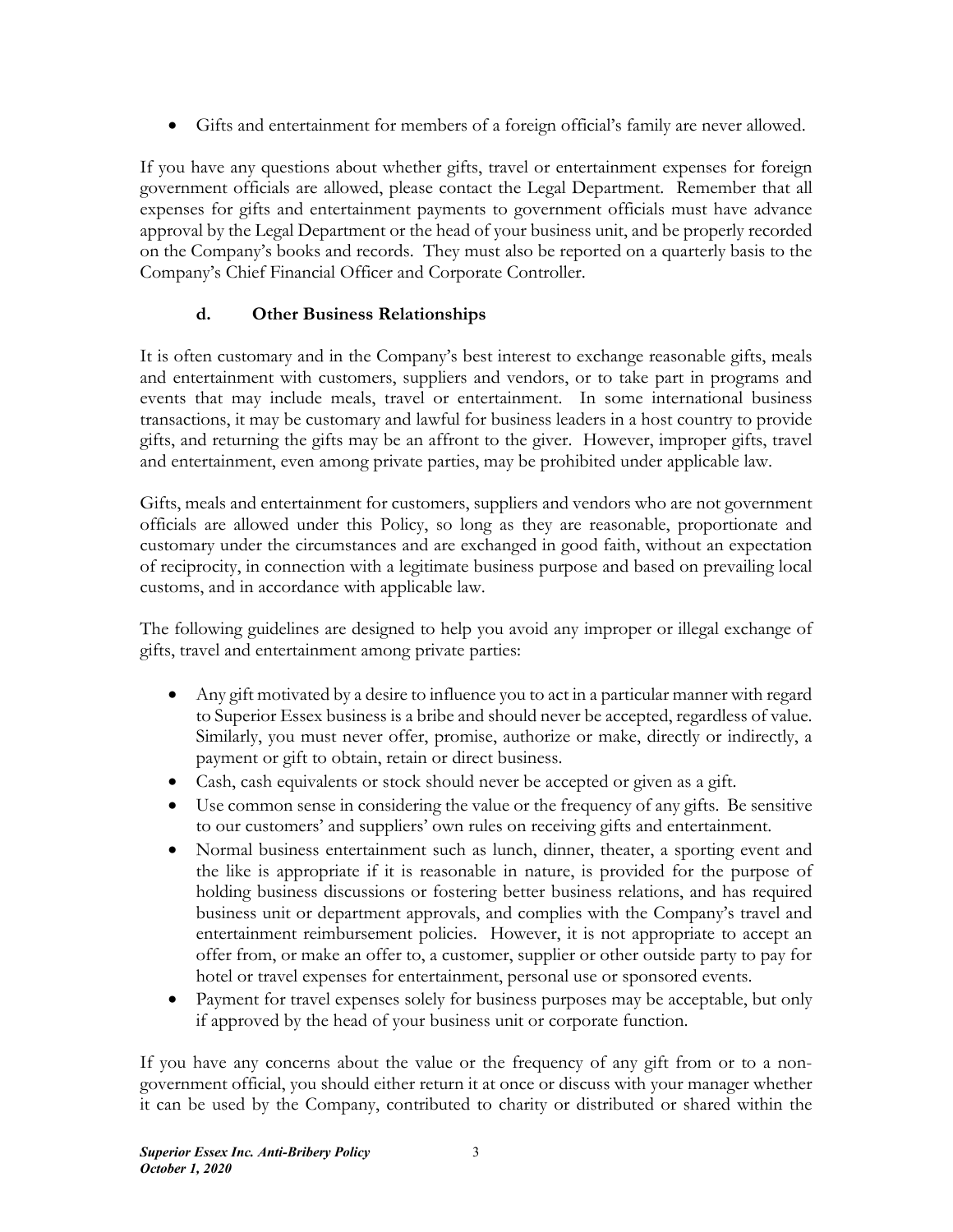Company. You should inform your manager when you have any question about whether a gift could be perceived as a conflict of interest, even if you don't believe it otherwise violates our Policy.

## **e. Charitable Contributions**

Because charitable contributions can raise concerns under certain circumstances, all charitable contributions to organizations outside the United States must be approved in advance by the head of your business unit and must otherwise comply with the Company's approval and reporting policies and procedures.

# **f. Political Contributions**

Because political contributions can raise concerns under certain circumstances, all political contributions must be approved in advance by the Legal Department and must otherwise comply with the Company's approval and reporting policies and procedures.

# **II. Company Intermediaries**

The Company's commitment to ethics and ban on bribes applies to third parties acting on behalf of the Company such as sales agents, distributors, consultants and other contractors. You cannot use others to do something indirectly that you are not allowed to do directly under this Policy. Under certain circumstances the Company and its employee can face liability based on the improper conduct of intermediaries if we participate in or approve of an intermediary's improper conduct or are aware of a high probability that an intermediary's actions on the Company's behalf may violate anti-bribery laws. The Company therefore must take steps to ensure that only qualified and trustworthy intermediaries are engaged to work on our behalf.

# **a. Screening Requirements for Third-party Payments**

To avoid potential issues, it is important that employees carefully review and gather information regarding sales agents and distributors, consultants and other contractors prior to transacting any business with them. Employees should follow Company guidelines for gathering information regarding potential sales agents, distributors and consultants prior to entering into a contractual relationship with them. These guidelines may include gathering information regarding the beneficial ownership of the intermediaries, determining if there are any personal or professional ties to a government or government official, verifying information and obtaining references, providing them with a copy of this Policy and the Superior Essex Inc. *Supplier Code of Conduct* and ensuring that written agreements with them contain anti-bribery compliance provisions. All invoices submitted by the intermediaries should be reviewed carefully for warning signs before payment.

# **b. Red Flag Indicators**

The Company has developed a high risk profile to screen for potential issues with intermediaries. There are certain "Red Flags" that indicate the transaction or relationship should be scrutinized: